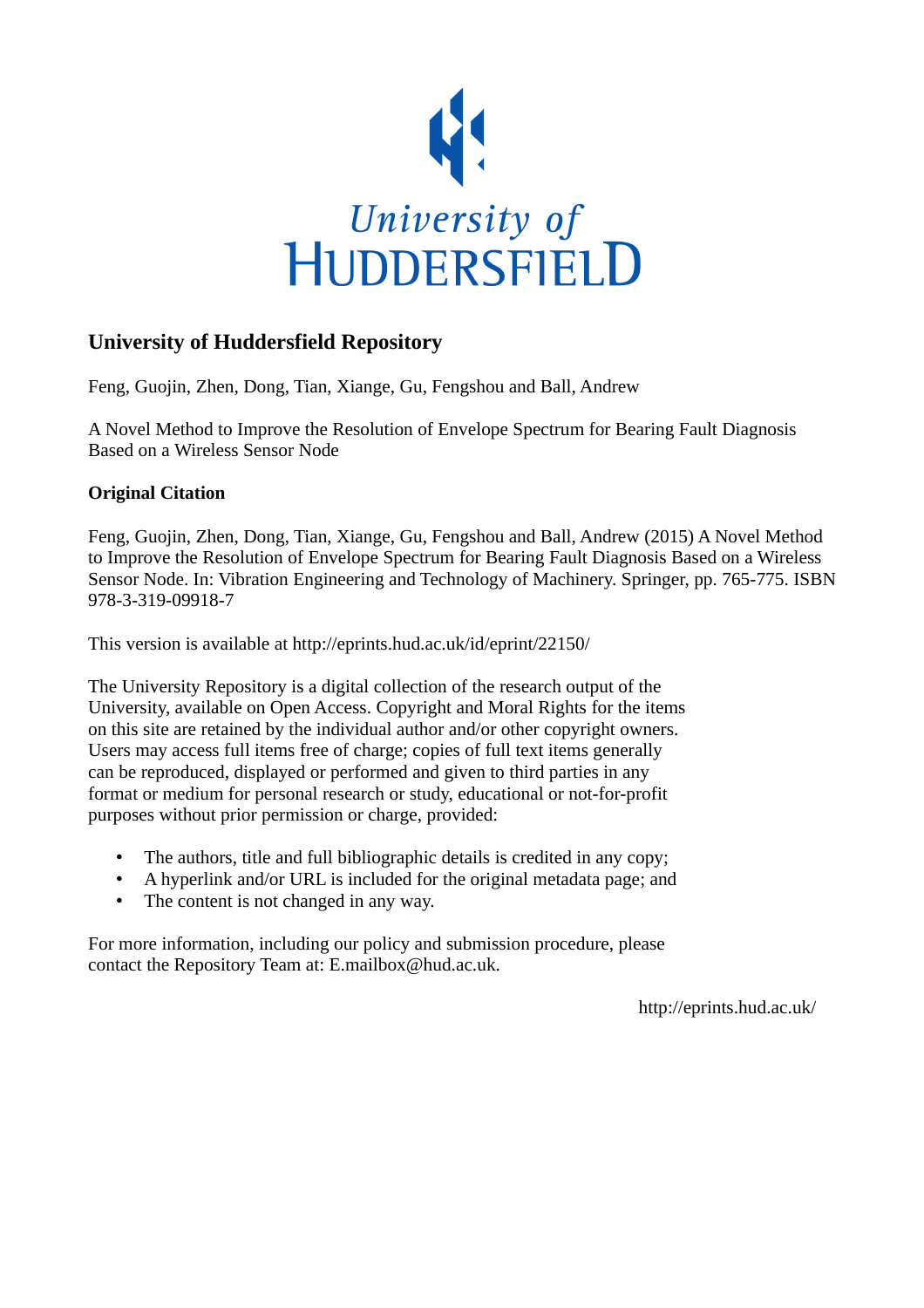# **A Novel Method to Improve the Resolution of Envelope Spectrum for Bearing Fault Diagnosis based on a Wireless Sensor Node**

#### **Guojin Feng, Dong Zhen, Xiange Tian, Fengshou Gu and Andrew D. Ball**

Center for Efficiency and Performance Engineering, University of Huddersfield, Huddersfield, HD1 3DH, UK

Email: [u1273230@hud.ac.uk,](mailto:u1273230@hud.ac.uk) [d.zhen@hud.ac.uk,](mailto:d.zhen@hud.ac.uk) [u1178848@hud.ac.uk,](mailto:u1178848@hud.ac.uk) [f.gu@hud.ac.uk,](mailto:f.gu@hud.ac.uk) [a.ball@hud.ac.uk](mailto:a.ball@hud.ac.uk)

**Abstract:** In this paper, an accurate envelope analysis algorithm is developed for a wireless sensor node. Since envelope signals employed in condition monitoring often have narrow frequency bandwidth, the proposed algorithm down-samples and cascades the analyzed envelope signals to construct a relatively long one. Thus, a relatively higher frequency resolution can be obtained by calculating the spectrum of the cascaded signal. In addition, a 50% overlapping scheme is applied to avoid the distortions caused by Hilbert transform based envelope calculation. The proposed method is implemented on a wireless sensor node and tested successfully for detecting an outer race fault of a rolling bearing. The results show that the frequency resolution of the envelope spectrum is improved by 8 times while the data transmission remains at a low rate.

**Key words** Wireless sensor network, Envelope analysis, Bearing fault diagnosis, Overlap processing, Cascading

## **1. Introduction**

As the equipment becomes increasingly complicated, the maintenance cost of industrial machines has been growing quickly. It is estimated that approximately half of operating cost can be attributed to maintenance in most processing and manufacturing operations [1]. Currently, wired online condition monitoring (CM) systems have been successfully employed in industry, but so far have been mainly restricted to large industrial machines or laboratories due to their high cost. One major cost for these wired systems is the investment in high quality cables and their installation costs in harsh industrial environment. For cases of remote condition monitoring, the installation cost may be even higher than the cost of the sensors [2].

With the rapid development of electronics and wireless technology, wireless sensor network (WSN) is gaining increasing popularity in CM fields. It brings several inherent advantages, such as low cost, convenient installation and easy to replace and upgrade [3]. Currently, using the WSN to monitor the static signals like tem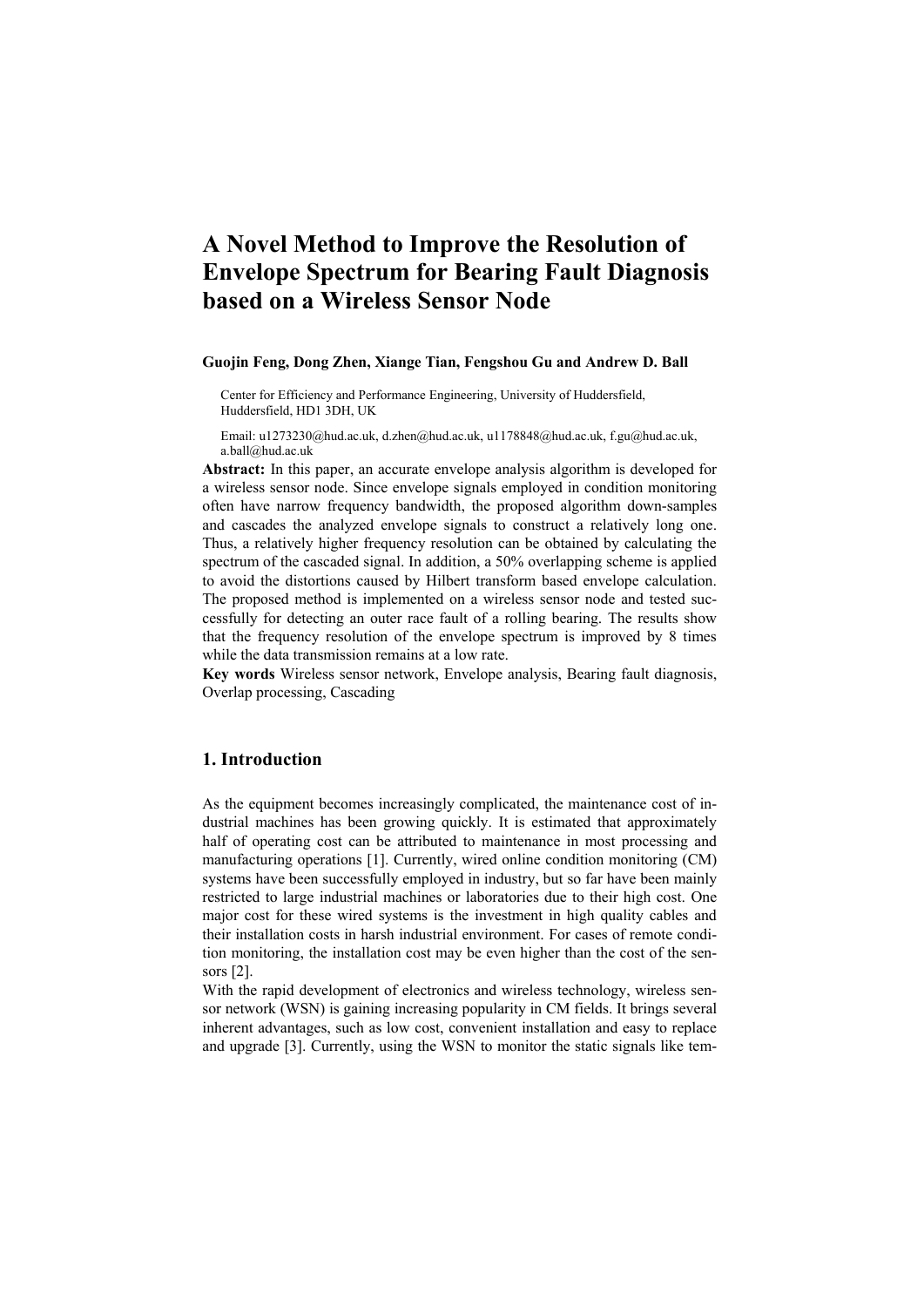perature, pressure, humidity has become popular [4, 5]. However, the application of dynamic signals over the WSN is still limited, which is restricted by the conflicts between high data amount of dynamic signals and the low bandwidth of the WSN. Basically, there are two ways to monitor the dynamic signals over WSN. One way is to increase the bandwidth of the WSN, for example, employing Wi-Fi. However, it also brings new problems, such as higher power consumption in which case external power supply or frequent charging of the battery is needed. The other way is to employ on-sensor processing, in which, the raw data are firstly processed on the sensor node by the embedded algorithms and only the processing results are sent through the network. Thus, the transmission data amount can be greatly reduced. Another appealing reason for on-sensor processing is its potential to reduce power consumption of the node since the calculations on the microprocessor usually consumes less power than data transmitting [3, 6].

Bearing is widely used in the industrial plants and it is estimated that about 40% of the induction motor failures are caused by bearing failures [2] and envelope analysis has been proved as an effective method to detect the early faults on the bearing. The author realized this algorithm on a wireless sensor node and its effectiveness for reducing the data amount have also been proved through experiments [7]. This paper extends previous works and an improved method is developed to increase the frequency resolution of the envelope spectrum. It is tested successfully on the same wireless sensor node for detecting the outer race fault, which makes the implementation of envelope analysis on the wireless sensor node more meaningful.

#### **2. Theoretical background**

#### *2.1 Envelope analysis*

As a classical diagnosis algorithm, envelope analysis is widely used for the early fault detection in gearboxes and rolling element bearings, etc. [8, 9]. It is suitable for diagnostics of machinery where faults have an amplitude-modulating (AM) effect on the characteristic frequencies of the machinery [8]. [Fig. 1](#page-3-0) shows the envelope analysis to a simple modulation signal, in which, a 1500Hz carrier signal is modulated by an 80Hz sine wave. In the spectrum of the modulation signal, there are three frequency components and the 80Hz frequency component is carried to the high frequency band centered at the carrier frequency. After envelope analysis, the low frequency component is extracted out and the high frequency problem is transferred to a low frequency one. Comparatively, it is much easier to tell the modulating signal from the envelope spectrum especially when several modulating signals coexist.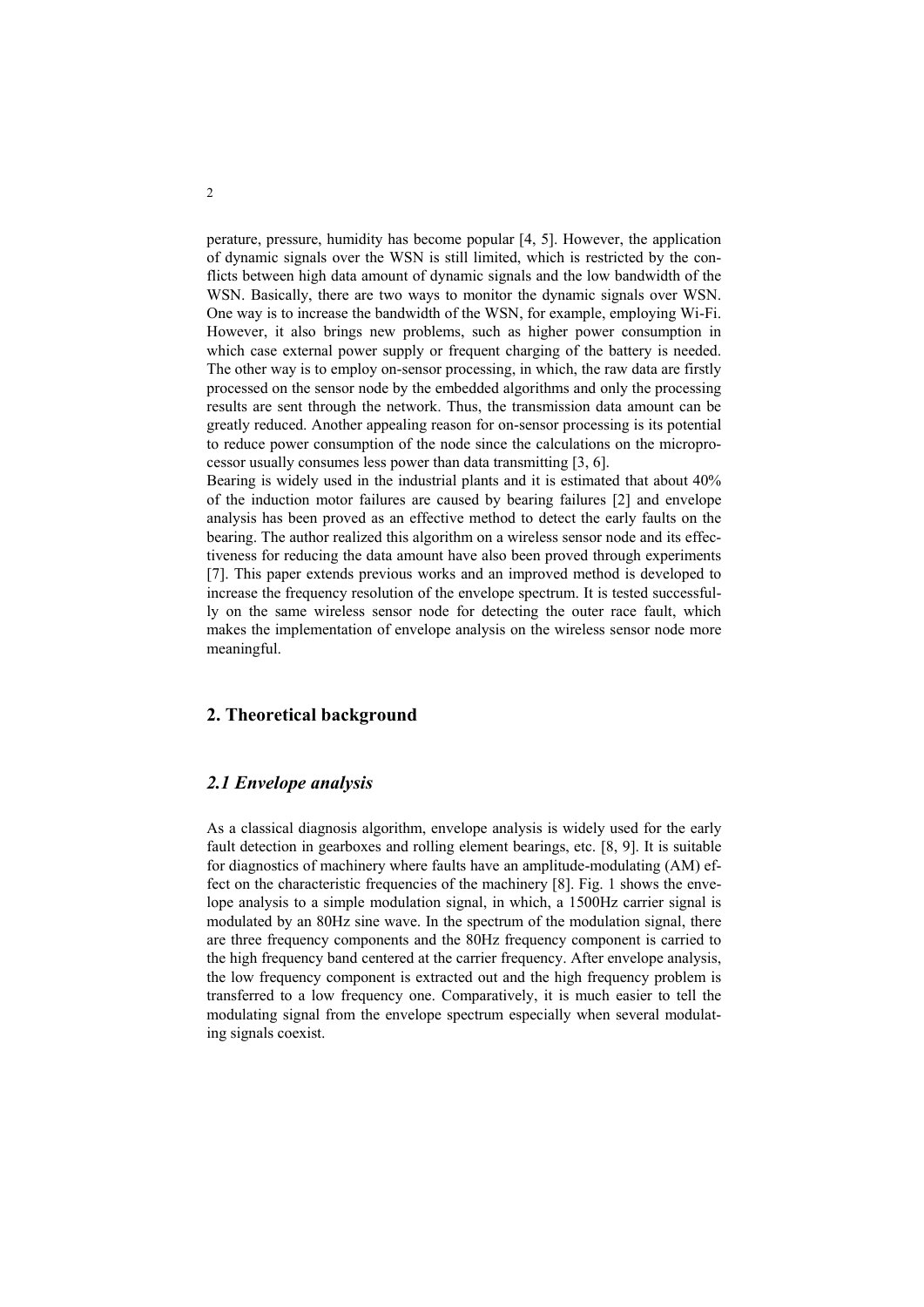

<span id="page-3-0"></span>**Fig. 1** Application of envelope analysis to a time waveform: (a) modulation signal, (b) spectrum of modulation signal, (c) analyzed envelope, (d) envelope spectrum

#### *2.2. Down-sampling, cascading and overlap processing*

For a signal sampled at  $F_s$ , its frequency resolution is determined by the acquisition time  $T$ , as shown in equation (1).

$$
\Delta f = \frac{1}{T} = \frac{F_S}{N} \tag{1}
$$

Obviously, increasing the number of samples  $N$  for calculating FFT so as to increase the acquisition time  $T$  is the only way to increase the frequency resolution. However, there is a maximum size of FFT calculations for a specific wireless sensor node. Take the processor used in [7] for example, a maximum size of 2048 points FFT calculation can be realized when using the floating point format. Since wireless sensor nodes are usually designed with limited memory size and computing capability for low power consumption and large scale deployment considerations, this means the allowable size of FFT calculation for a wireless sensor node is usually not large enough and thus the frequency resolution is not sufficiently high for obtaining accurate diagnostic results.

However, for the implementation of envelope analysis, it is possible to improve the frequency resolution of envelope spectrum by using a scheme of downsampling and cascading the computed envelope data. This is because that the interested frequency components of the envelope signal are shifted to the low frequency band after envelope analysis. As shown in [Fig. 1,](#page-3-0) after envelope analysis, the effective components are below 100Hz. For cases dealt with in [7], the interested frequency band of the envelope signal was within 500 Hz.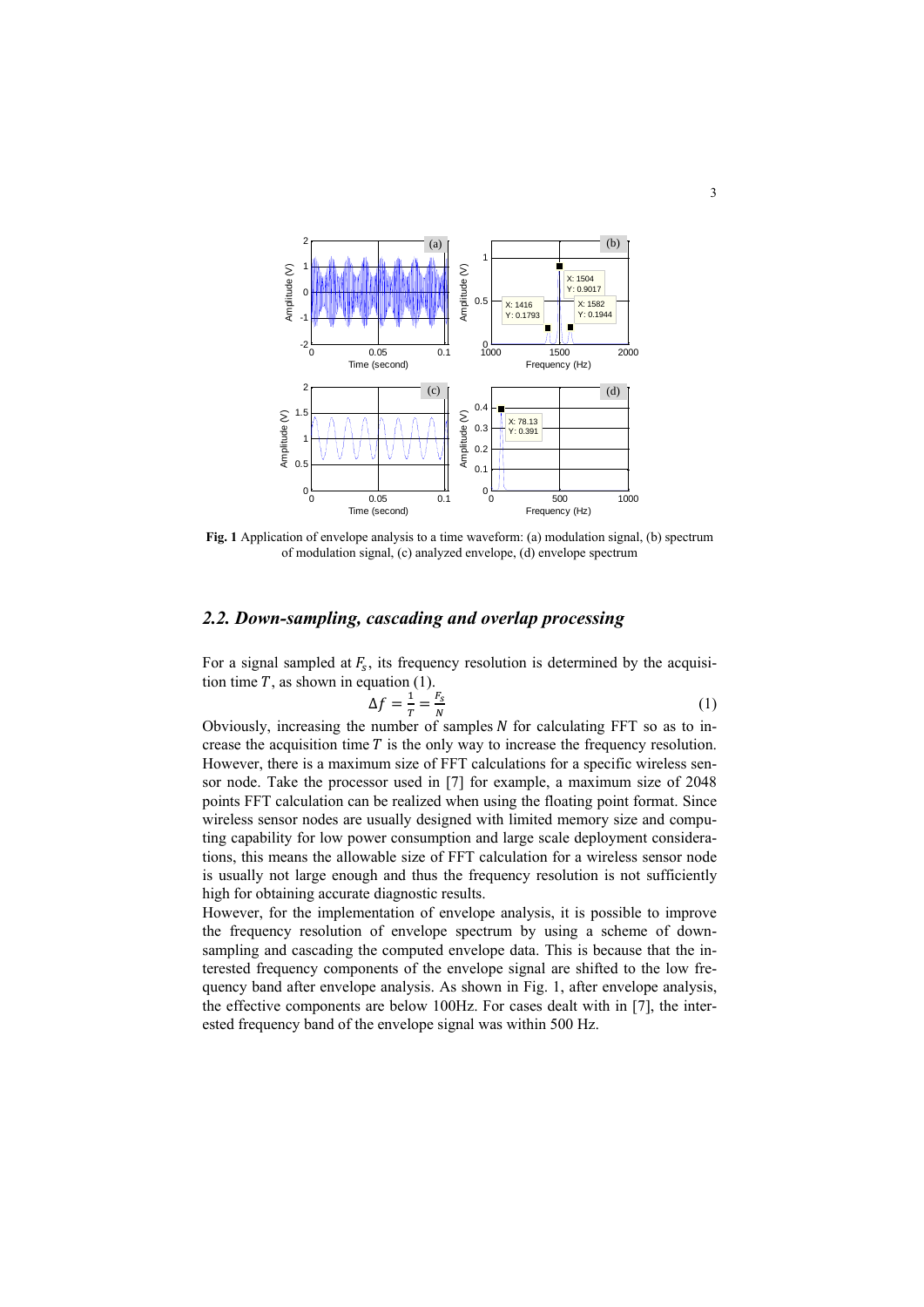Meanwhile, simply cascading the down-sampled signal may bring undesirable distortions to the spectrum. As shown in the analyzed envelope in [Fig. 1\(](#page-3-0)c), obvious distortions appear at the front and end edge of the analyzed envelope signal. This is caused by the window effect when implementing Hilbert transform. In order to exclude these unwanted distortions, an overlap processing scheme can be employed according to [10].



**Fig. 2** Diagram for the overlap, down-sampling and cascading scheme

<span id="page-4-0"></span>A processing scheme which combines the overlap processing, down-sampling and cascading is given in [Fig.](#page-4-0) 2. The collected vibration data are processed frame by frame with the size of 512 points and a 50% overlap is employed in order to keep the consecutiveness of the analyzed envelope signal. As shown in the figure, the scheme consists of two main steps: envelope calculation and envelope downsampling. In the first step, a data frame first passes through an FIR band-pass filter and then combines with last filtered data frame to form a new data frame of 1024 data points. Then the envelope of this 1024 data is computed using Hilbert transform, as descried in [7].

In the second step, only middle part of the computed envelope data is kept and down-sampled by 8 times, depending on the bandwidth of the band pass filter, to save computing memory and reduce the calculation amount. As shown in the fourth and the fifth row of the data flow diagram in Fig 2, the original 512 points of data shrink to only 64 points.

The repeat of the above two steps will allow an envelope data of 2048 points to be obtained. As the construction of the envelope data is based on the middle part of each frame, the side distortions are avoided. Moreover, because of the downsampling operation, the envelope spectrum will have a high frequency resolution, for example, the resolution for the data described will be improved by 8 times.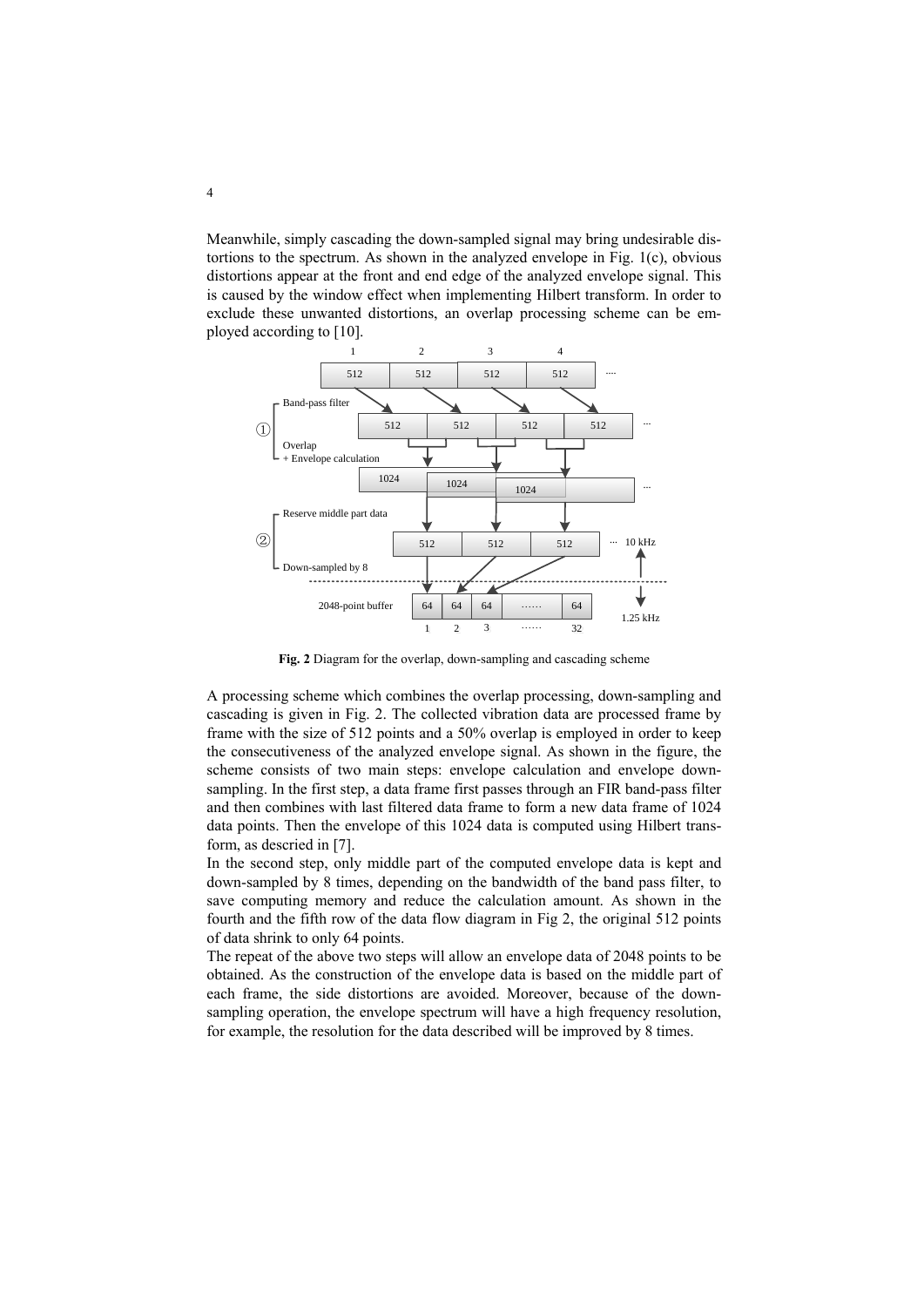## **3. Algorithm implementation and experimental setup**

## *3.1 Algorithm implementation*

In order to evaluate the algorithm, a wireless condition monitoring system employed is shown in [Fig. 3.](#page-5-0) It consists of one sink node and one sensor node. Two Xbee wireless modules from Digi-international are employed to setup the Zigbee network. The sensor node is responsible for vibration signal collection and local processing while the sink node is used to route the processing results to the host computer for display and further analysis.

On the sensor node, vibration signal is measured using a Piezo-Electric (PE) accelerometer, which is selected because of its low power consumption compared to the Integrated Electronics Piezo-Electric (IEPE) one. A low-pass filter with 5 kHz cut-off frequency is added for anti-aliasing. Then, analog to digital conversion (ADC) and local processing algorithms are accomplished on a Cortex-M4F microcontroller TM4C1233H6PM, which has 256k bytes flash, 32kB SRAM, 12-bit ADC with 1 MSPS sampling rate and various peripherals. According to the investigation in [11], Cortex-M architecture has been chosen as the new generation core of the WSN platform for low power and high performance considerations. With the integrated digital signal processing (DSP) unit and floating point unit (FPU), Cortex-M4F core is quite efficient for implementing complicated calculations.



**Fig. 3** Structure of sink node and sensor node

<span id="page-5-0"></span>The data processing flow inside the processor is given in [Fig. 4.](#page-6-0) The vibration signal is firstly sampled by the on-chip ADC, which is triggered by setting the overflow rate of a timer at 10 kHz. Then, the conversion results are moved from the ADC register to the internal buffers automatically by a Direct Memory Access (DMA) unit. When the buffers are full, an interrupt will be generated to inform the central processing unit (CPU) to process the newly collected frame data (512 points). Here, data in the frame are converted from 16-bit fixed point format to 32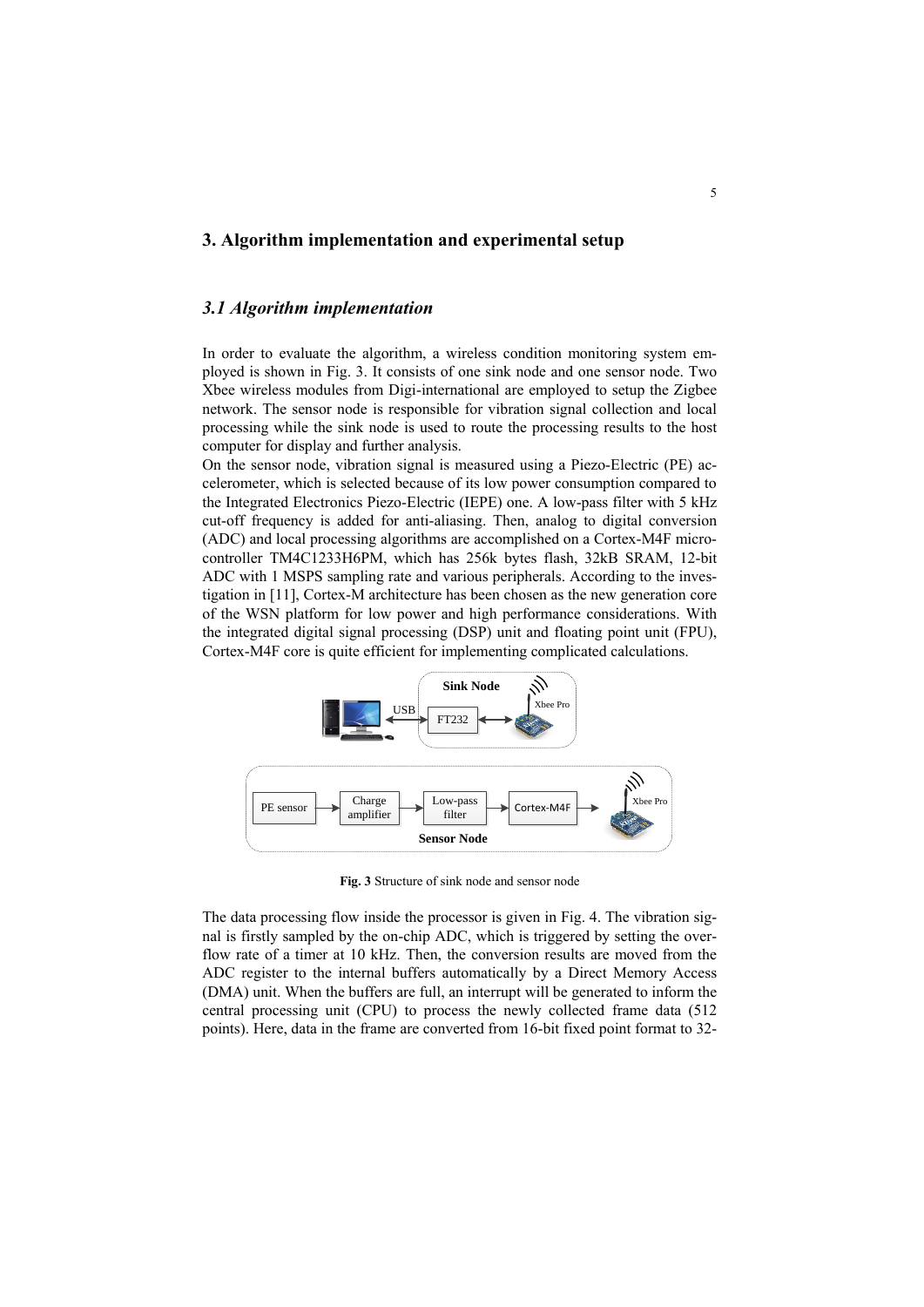bit single floating point format for accurate calculations. Then, the overlap, downsampling and cascading scheme described in Section 2.2 is implemented for computing the envelope spectrum. Finally, the calculated envelope spectrum is averaged by 4 times and transmitted over the Zigbee network.

As shown in [Fig. 4,](#page-6-0) DMA unit together with the two buffers construct a double buffering structure, which enables the data acquisition and CPU calculations to be completed in parallel. As a result, signal processing can be implemented much efficient. The random access memory (RAM) consumed by the main buffers is as large as 24 kB, which is more than half size of the total RAM (32 kB). These buffers are used of high efficiency, especially for the main buffer *fBuf*, which is used for several calculations, such as envelope computation, down-sampling, cascading and FFT, etc.



**Fig. 4** Data processing flow inside the processor

### <span id="page-6-0"></span>*3.2. Experimental setup*

In order to estimate the performance of the improved algorithm, the wireless sensor node was used to detect the fault on a rolling bearing test rig shown in [Fig. 5.](#page-7-0)  A faulty rolling bearing with a scratch on the outer race was installed inside the bearing house. When the bearing running, the scratch will be rolled over periodically, which results in a fault signal modulating with a carrier signal at the resonant frequencies of the bearing house [8]. As explained in [7], an outer race faulty signal with the character frequency at 83.5 Hz is expected to be extracted using the envelope analysis algorithm. During the test, a PE accelerometer was mounted horizontally to the bearing house to measure the vibration signal and the sink node was placed about two meters away for receiving the processing results.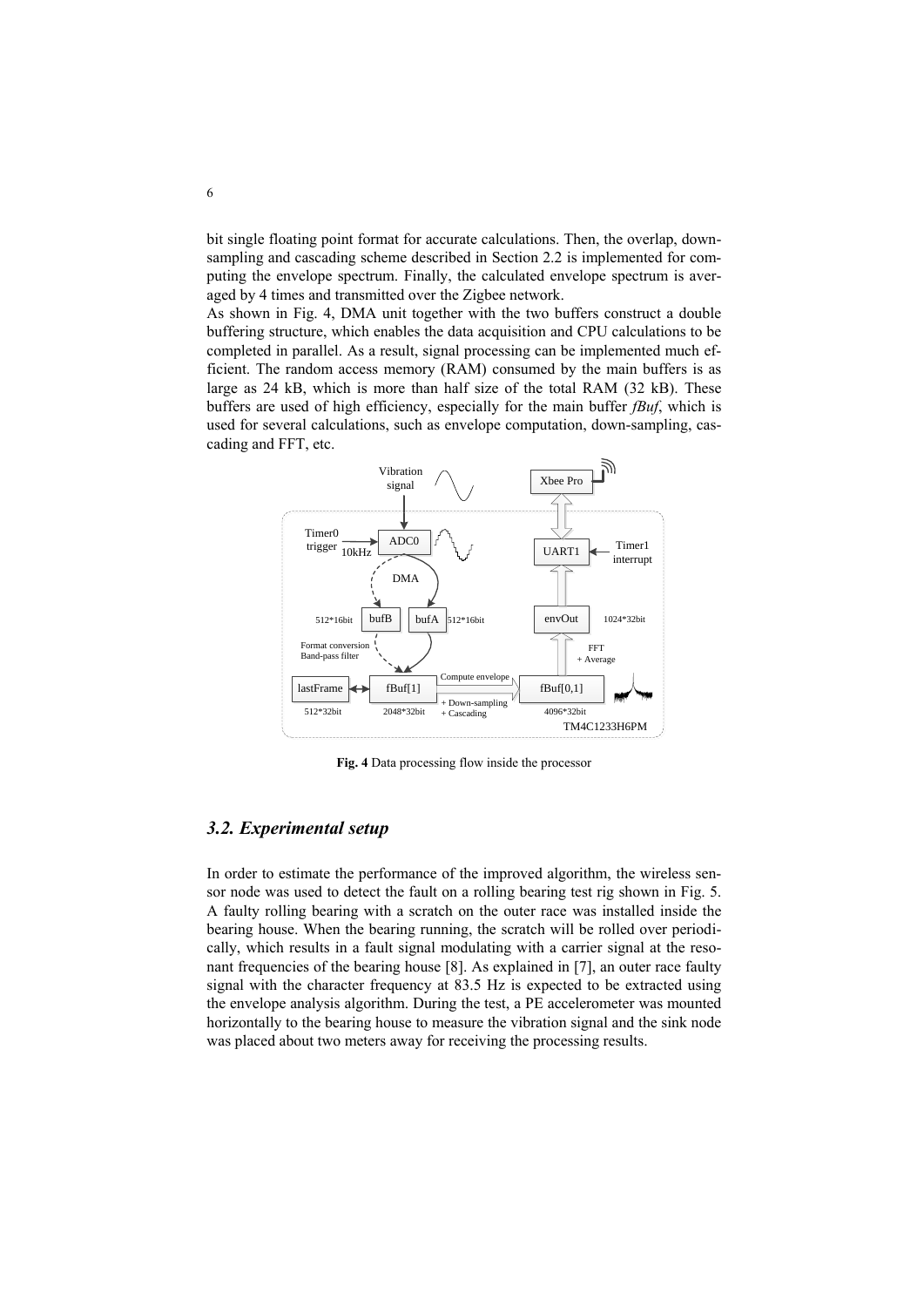

**Fig. 5** Test rig: (a) bearing test rig, (b) rolling bearing, (c) defects on outer race

## <span id="page-7-0"></span>**4. Results and discussion**

## *4.1 Processing results on sensor node*



<span id="page-7-1"></span>**Fig. 6** Processing results on the sensor node: (a) raw data (512 points), (b) envelope (1024 points), (c) down-sampled envelope (128 points), (d) Cascaded envelope (2048 points)

The algorithm on the sensor node was developed using the Code Composer Studio (CCS) [12], which is a powerful integrated development environment provided by Texas Instrument. In order to fully examine the improved algorithm, several important internal processing results are firstly given by tracing into the program and visualizing the results via graph tools. The processing results viewed in CCS are illustrated in [Fig.](#page-7-1) 6, including raw signal, calculated envelope, down-sampled envelope and cascaded envelope. As shown in [Fig.](#page-7-1) 6, short period impact pulses can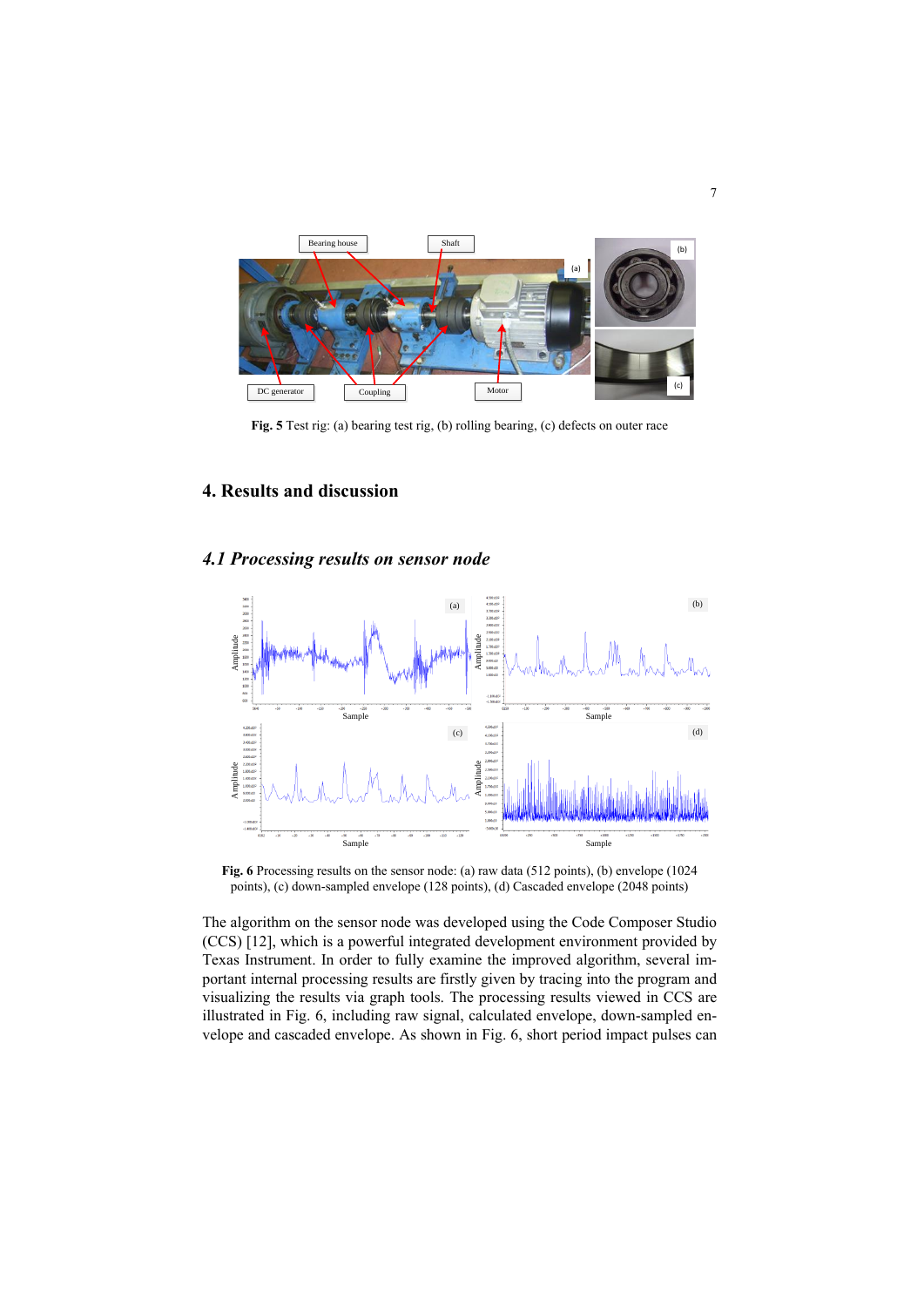be noticed in the raw signal and high level noises are also observable. The high frequency components of the calculated envelope have been removed and the down-sampled envelope roughly matches calculated envelope while the points are different. As can be seen in [Fig.](#page-7-1) 6 (c), the distortions at the front and end edge of the down-sampled envelope is not quite large.

The spectrum of the cascaded envelope is presented in [Fig.](#page-8-0) 7. In the test, the sampling rate of the AD converter is set at 10 kHz and after 8 times' down-sampling, the true sampling rate of the cascaded envelope is 1.25 kHz. Therefore, the frequency resolution after 2048 points' FFT calculation is about 0.61 Hz. The index and corresponding frequency are illustrated in Fig. 7. As it shows, as high as the fourth harmonic of the outer race fault frequency can be clearly observed. This has indicated the existence of the outer race fault on the rolling bearing.



**Fig. 7** Spectrum of the cascaded envelope

#### <span id="page-8-0"></span>*4.2 Remote results and comparison*

In order to highlight the benefits of the improved algorithm, the envelope spectrum without cascading discussed in [7] is also used to analyze the signal from the same faulty bearing. The results of both methods are given in [Fig. 8.](#page-9-0) Apparently, the outer race fault can be identified by both algorithms. However, the fault frequency identified from the improved algorithm is 84.23 Hz which is much closer to the expected characteristic frequency 84.5 Hz, whereas that from normal envelope algorithm is 83.01 Hz, more deviation from the expected. This shows that the improved algorithm produces more accurate and reliable diagnostic results. In addition, it can be seen that the ratio from the spectrum of the improved algorithm between the amplitude at the fault frequency and the background noise level is more than 6 while that from the normal envelope spectrum is less than 5. This means that the improved algorithm provides a higher signal to noise ratio (SNR) for better detection and diagnosis performance.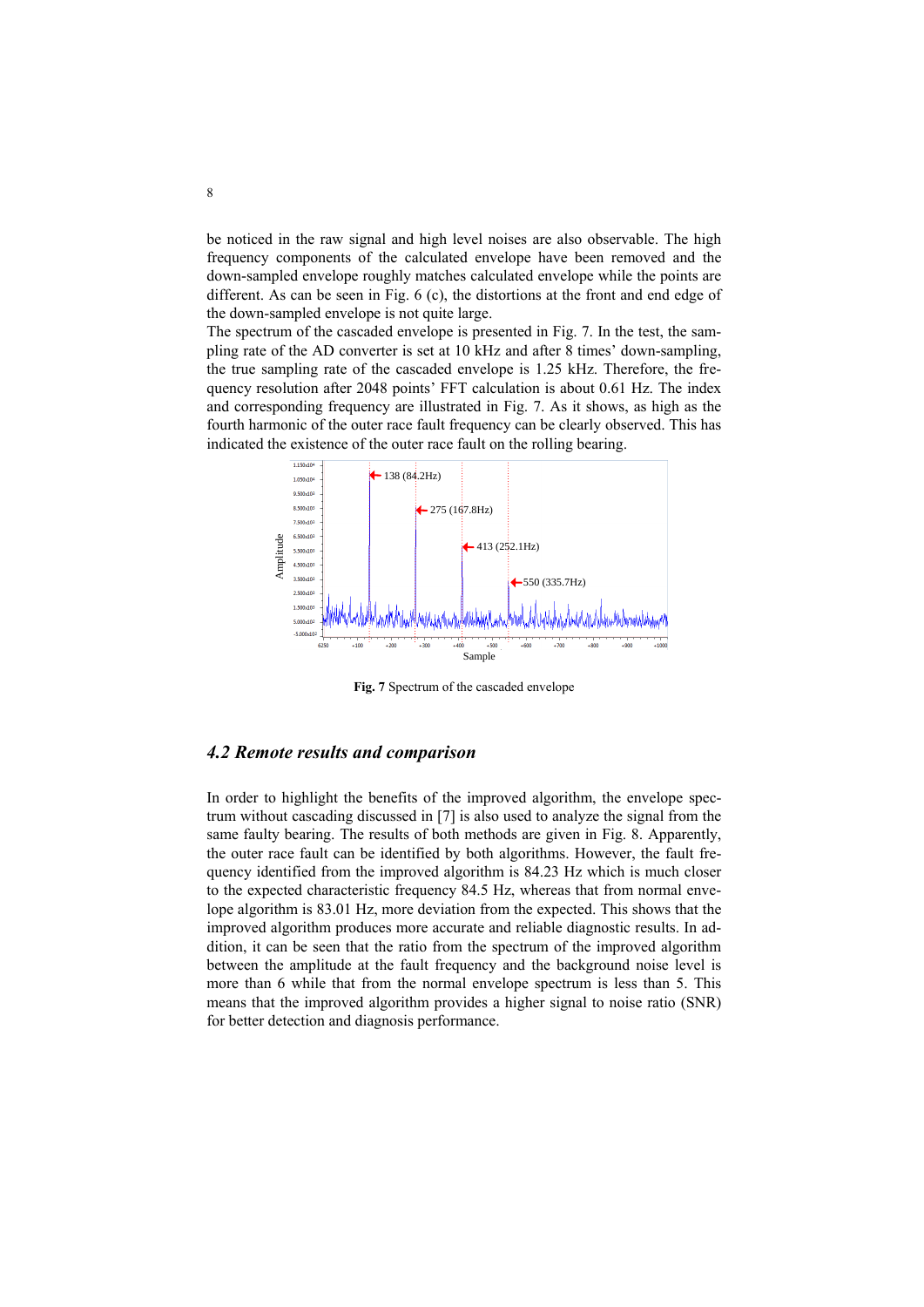

<span id="page-9-0"></span>**Fig. 8** (a) Envelope spectrum without cascading (2048 points) (b) Envelope spectrum with cascading and overlap processing

The improved method not only increases the resolution but also performs well in the data amount reduction. [Table 1](#page-9-1) summarizes the effective data rate per second for different processing stages on the sensor node. All the data are supposed to be stored with 16-bit resolution. As it shows, the improved algorithm just transmits a bit more data than the envelope spectrum without cascading. If only data within 500Hz are transmitted in the improved method, the data rate is even slightly lower. If frequency averaging is added, the transmitting rate can be further reduced.

|  |  |  |  | <b>Table 1</b> Effective data rate comparison |
|--|--|--|--|-----------------------------------------------|
|--|--|--|--|-----------------------------------------------|

<span id="page-9-1"></span>

| Data type                                       | Data rate (kbps) |
|-------------------------------------------------|------------------|
| Raw data                                        | 160              |
| FFT of raw data                                 | 80               |
| Envelope analysis without cascading             |                  |
| Envelope analysis with cascading                | 97               |
| Envelope analysis with cascading (within 500Hz) | 78               |

## **5. Conclusions**

An accurate envelope analysis algorithm is developed for a wireless sensor node for bearing fault diagnosis. The key processing steps of the algorithm include down-sampling, data frame overlapping and cascading. Through these steps, the resultant envelope spectrum can be obtained on the sensor node with sufficient frequency resolution and amplitude accuracy for reliable diagnostic results. Experimental evaluation shows that after down-sampling and cascading, the frequency resolution was increased by 8 times, compared with normal envelope algorithm, and the side distortions caused by Hilbert transform is avoided by a 50% overlapping scheme. With these improvements, the tested bearing fault can be identified reliably in the envelope spectrum.